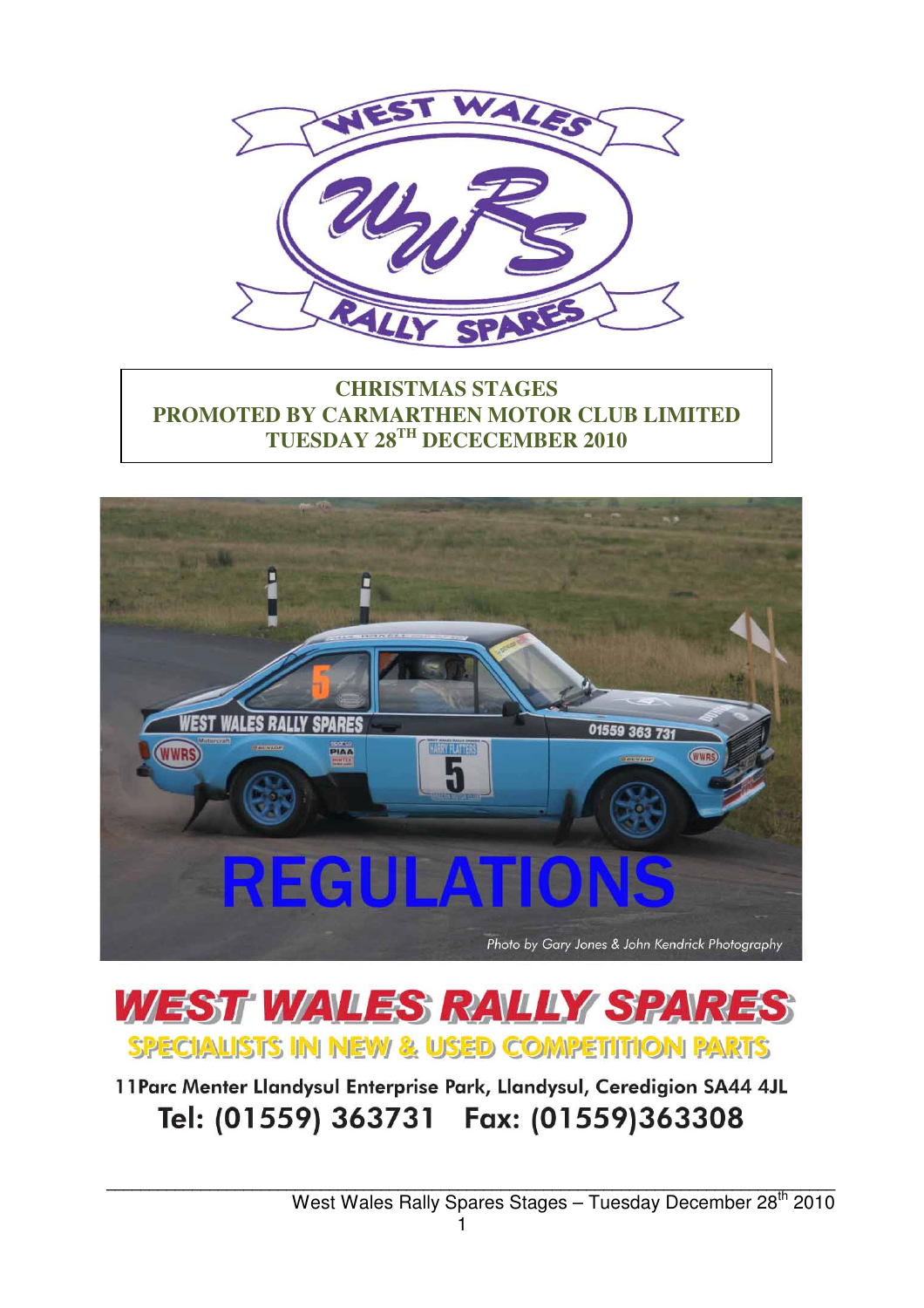# **WEST WALES RALLY SPARES CHRISTMAS STAGES 2010**

# **SUPPLEMENTARY REGULATIONS**

## **1. ANNOUNCEMENT**

Carmarthen Motor Club Ltd will organise a National B permit Stage Rally on Tuesday 28<sup>th</sup> December 2010.

## **2. JURISDICTION**

The meeting will be held under the General Regulations of The Royal Automobile Club Motor Sports Association Ltd (MSA) (incorporating the provisions of the International Sporting Code of the FIA), these Supplementary Regulations and any written instructions that the organising club may issue.

## **3. AUTHORISATION**

MSA Permit Number: T.b.a.

## **4. ELIGIBILITY**

The event is open to:

- (a) All fully elected members of the organising club.
- (b) All fully elected members of clubs within the W.A.M.C.
- (c) All fully elected members of clubs within the A.S.W.M.C.

Competition Licences (National B status or higher), club membership cards and Championship Registration card(s) (if applicable) will be inspected at signing-on.

## **5. SCRUTINEERING AND SIGNING-ON**

Scrutineering and signing-on will take place at The Welsh Motorsports Centre at Pembrey on Tuesday 28<sup>rd</sup> December 2010 between 06.30 and 09.00. Any competitor not signed on one hour before his start time may be excluded. First car starts at 09.45.

Competing cars do not require road fund licences. MOT Certificates (if applicable) and Registration Documents must be available for inspection at scrutineering.

## **6. ROUTE**

Cars will start at 30 second intervals.

The event will comprise approximately 50 miles in up to 5 special stages on private property in the form of concrete and tarmac surface roads at the Welsh Motorsport Centre at Pembrey. Each stage may contain up to 100 metres of unsurfaced roads. These stages will be timed to an accuracy of less than 1 minute in accordance with R31.1.3.

The event will start and finish at the Welsh Motorsport Centre at Pembrey (159/396 033).

## **7. CLASSES**

The event will consist of 8 classes as follows:

- Class 1 Cars up to 1400 cc
- Class 2 Cars 1401 to 1600 cc.
- Class 3 Cars 1601 to 2000 cc with normally aspirated 4 cylinder 8 valve engines and 2 wheel drive.
- Class 4 Cars 1601 to 2000 cc not complying with class 3.
- Class 5 Cars 2001 cc and over two wheel drive.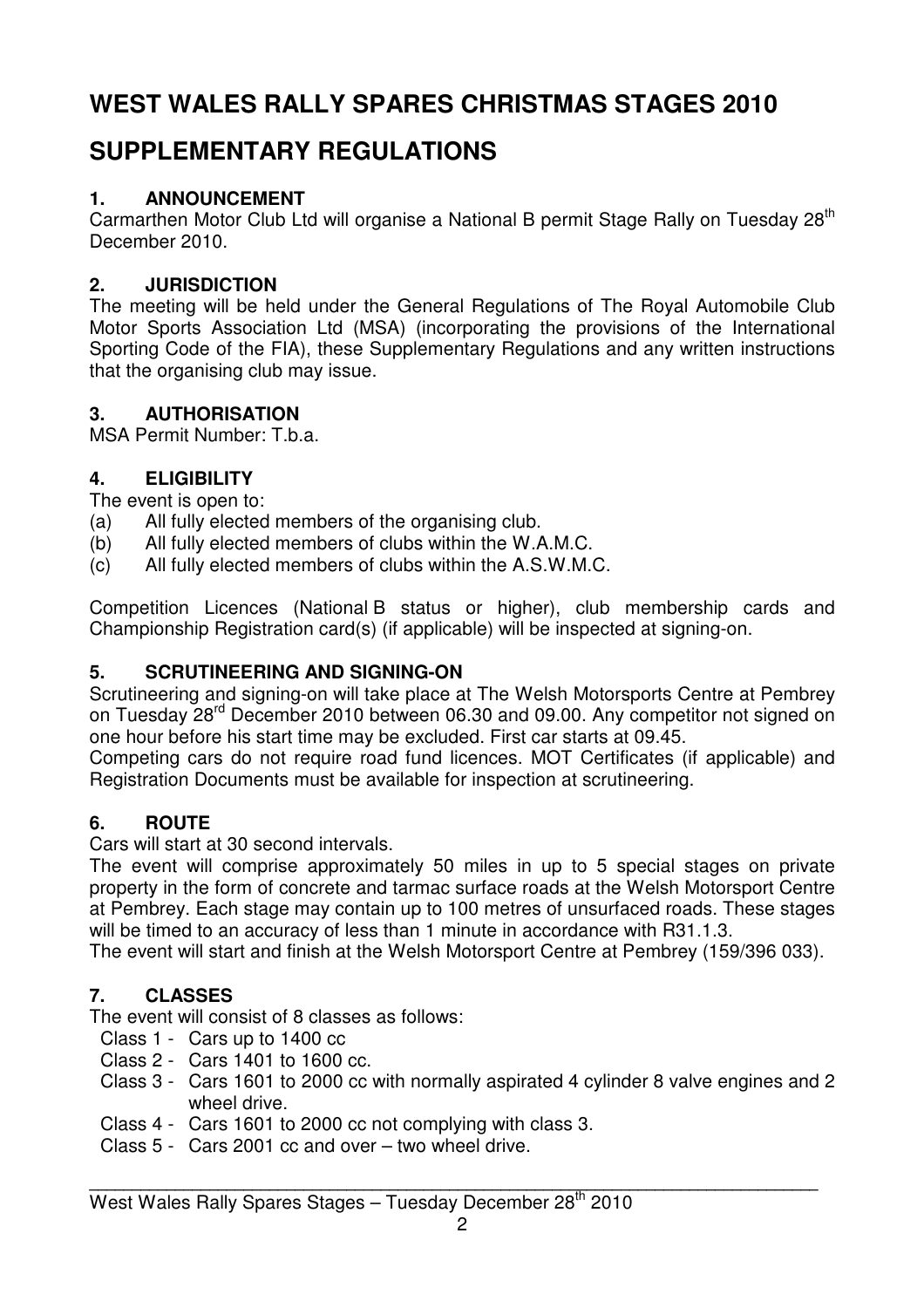Class 6 – Cars 2001 cc and over – four wheel drive

Class 7 - Road rally cars as defined in the rules of the 2010 Welsh Clubman Tarmacadam Championship.

Class 8 - Historic rally cars complying with R49

All forced induction engined cars, will be subject to an equivalency factor of 1.7 times the cubic capacity of the engine in determining the capacity class of the car concerned.

#### **8. TROPHY RALLY**

A trophy class will run over stages 4 and 5, and will be open to any competitor who retires on stages 1 to 3, subject to the car being re-scrutineered and permission being granted by the Clerk of the Course. There will be no awards given in this class as it is intended purely to give those who retire early in the event to have an opportunity to give their car a run.

#### **9. AWARDS**

Awards will be presented as follows: 1st overall Awards for driver and co-driver 1st in each class **Awards** for driver and co-driver 2nd in each class **Awards for driver and co-driver** 2nd in each class 3rd in each class Awards for driver and co-driver Best all ladies or mixed crew and co-driver and co-driver No crew may win more than one of the above awards.

## **10. ENTRIES**

The entry list opens on publication of these regulations and closes initially on Wednesday  $15<sup>th</sup>$  December 2010. The entry fee is £190. Late entries may be accepted at the discretion of the organisers up to Monday 27<sup>th</sup> December 2010 although any such late entries will not be included on the seeded entry list. All entries must be made on the official entry form and accompanied by the appropriate fee. Entry places may not be reserved by telephone.

The Entries Secretary of the Meeting to whom all entries must be sent is Ryland James, Cartref, Bethlehem Road, Pwll Trap, St Clears, Carmarthenshire, SA33 4AN (Tel & Fax: 01994 230966 or E-mail rylandims@aol.com). Please restrict any telephone calls to between 1800 and 2100.

The maximum entry for the meeting is 70 plus 10 reserves. The minimum is 40. The minimum for each class is 3. Should any of the above minimum figures not be reached, the organisers have the right to either cancel the meeting or amalgamate classes as necessary.

Entries will be selected on receipt.

Entries cancelled in writing before the closing date for entries will be entitled to a full refund less £20. Entries cancelled after the closing date will not be refunded unless the vacant place is filled by a reserve. The above procedure will also apply to reserves who will be notified as soon as possible of vacant places.

Final instructions and entry list will be posted to the crew member indicated on the entry form in the week prior to the event and will carry the same force as these regulations.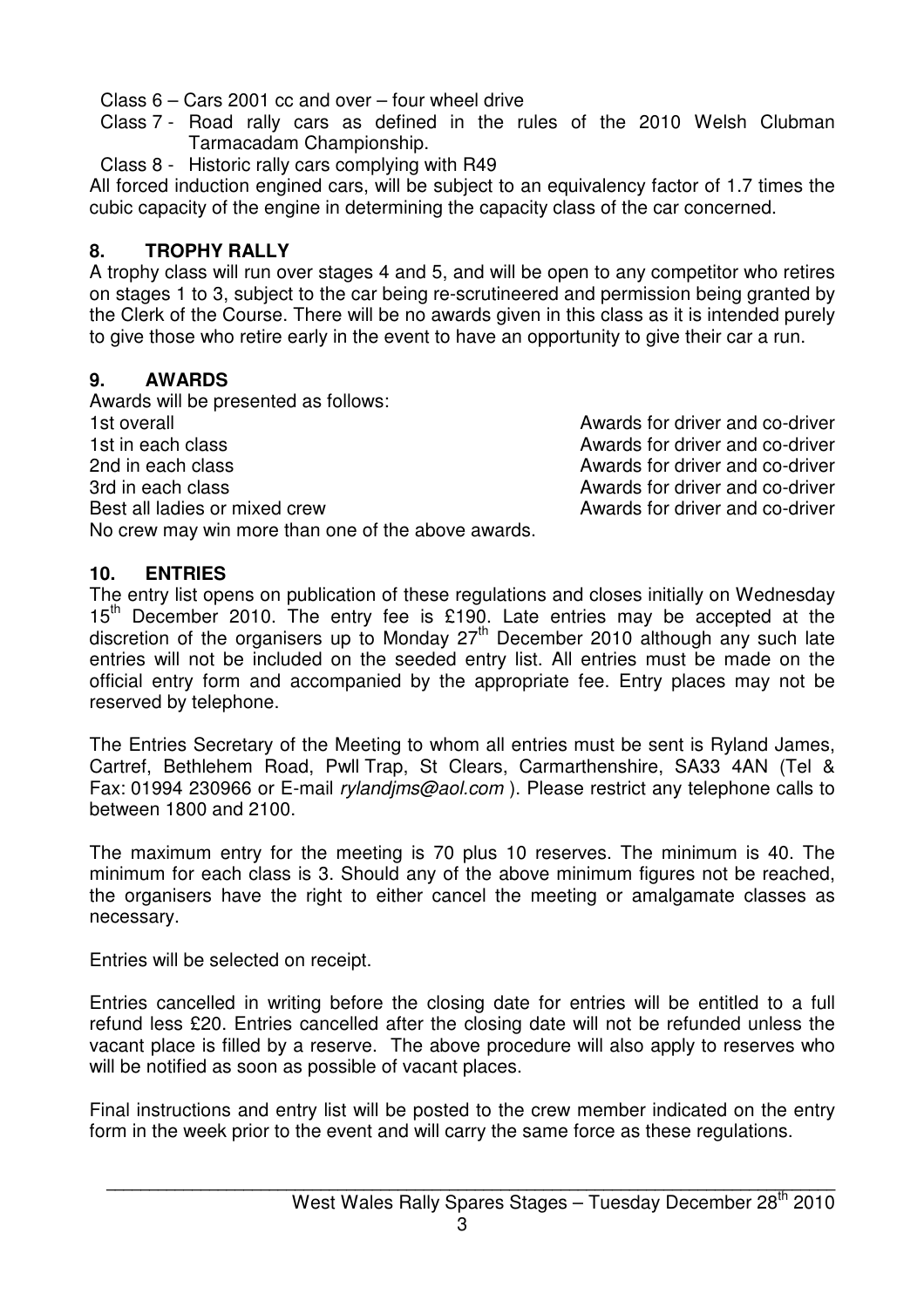## **11. OFFICIALS**

MSA Steward: T.B.A. Club Stewards: Ian Howells and Mike Kennett Clerks of the Course: Mike Griffiths Tel: 01554 754421(H) and Chris Long Tel: 01792 425416(H) Secretary of the Meeting: John Butler-Jenkins, 3 Porth-y-Plas, Llanstephan Road, Carmarthen, SA31 3PW. Tel:01267 232601(H) Entries Secretary: Ryland James Tel: 01994 230966 (H) Chief Marshal: Clive Morris MSA Scrutineers: Keith Morgan MSA Timekeeper: Gethin Rees Chief Medical Officer: Mr S. Mimmidi Judges of Fact: To be displayed on official notice board Vehicle eligibility: Keith Morgan Environmental scrutineer: Rob Duke Radio Co-ordinator & Safety Officer: Colin King Results Service: Amserwyr Modur Cymru

#### **12. RESULTS**

Provisional results will be published at the Welsh Motorsport Centre, Pembrey in accordance with D26.1.2 and any protest must be lodged in accordance with C5 and appeals in accordance with C6.

#### **13. DOCUMENTATION**

Entrants will be supplied with a Route diagrams and time cards at signing on. These documents will provide all the necessary information to enable competitors to comply with R33.1.

Competitors may be required to make up lateness at rest halts.

## **14. SERVICING**

Servicing is defined as work being carried out on the car by any person other than the competing crew, or the use of any parts or tools not carried in the competing car. There will be one service area where work may be carried out by the Service Crew of the competing car.

Crews may work unassisted on their own cars as described in R38.2.

#### **15. IDENTIFICATION**

Competitors will be identified by 9" high black numbers on a white background on both sides of the vehicle (not supplied). Competitors will be responsible for maintaining these identifications in a legible condition during the event and their removal after the event or upon retirement. Competitors will also identified by high visibility numbers supplied by the organisers **to be fixed on both rear side windows**.

#### **16. CONTROLS AND TIMING**

The event will be run using Target Timing (R31).

The rally will be divided into Road Sections and Special Stages.

All controls other than Passage Controls (PCs) and Route Checks will be Time Controls (TCs). Each road section will be allotted a Target Time based on approximately 28 mph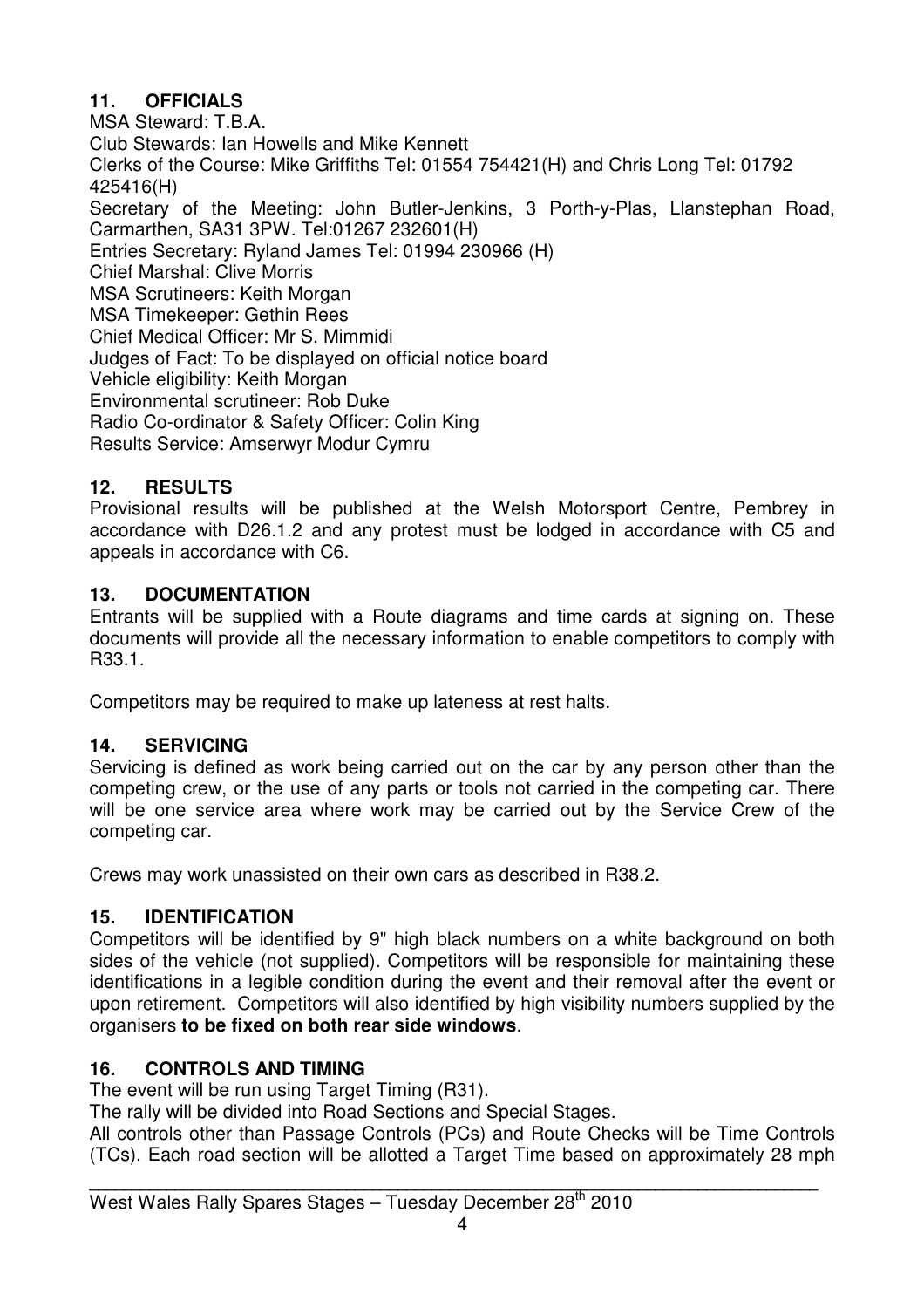average or less and a competitor can calculate his Due Time of arrival at any TC by adding his Target Time to his actual time of departure from the preceding TC. On any Road Section following a Special Stage three or four minutes extra will be allowed over the set average speed to account for any delays at the Special Stage Finish.

All Special Stages will have a Bogey Time set at 75 mph and a Target Time set at approximately 30 mph. Competitors will receive penalties as follows:-

- (i) Under Bogey Bogey Time
- (ii) Over Bogey under Target Actual Time Taken
- (iii) Over Target Target Time (No extra time penalties)

However, excess lateness taken over Target on Road Sections and Special Stages is cumulative and once lost cannot be regained.

When accumulated lateness between any two adjacent Main Controls exceeds the permitted maximum of 5 minutes a competitor will be excluded.

Should any recorded time not be legible or not appear authentic the organisers may use any means at their disposal to establish a time.

The following titles shall describe the various types of Time Controls: (See Drawing nr 29.1.4 for description of signs).

- (a) Main Controls (MC Signs 1 and 2)
- (i) Main controls will be situated at the Start and Finish of the Rally, immediately before and after any Rest Halt/Service Area, or at any other specified point.
- (ii) At an MC after a rest halt Competitors will restart at 30 second intervals in order of their arrival at the MC immediately preceding that halt.
- (iii) Each competitor will be given a due starting time from any MC and the difference between this time and his actual starting time will be counted towards exclusion for overall lateness. Also a time penalty will be applied.
- (iv) Competitors not excluded by reason of having accumulated more than the maximum allowed lateness will restart (subject to 17(a)(iii) above) from any MC with zero lateness, i.e. lateness is only accumulated between two adjacent MC's.
- (b) Special Stage Arrival Controls (SSA Signs 1 and 2) On arrival at SSA a competitor will receive an arrival time only when he is ready to start the stage (helmets on etc.). A competitor who is early may wait for his Due Time subject to R30.3.1. A provisional start time for the stage will be allocated in accordance with R31.2.11. He must then proceed immediately to the Start Line.
- (c) Special Stage Start Control (SSS Sign 3)

At the SSS a Competitor will be given a start time for the Stage in hours, minutes and seconds and will normally coincide with the provisional time allocated at the arrival control. Once a competitor has clocked in at an SSA the competitor must be ready to start the stage except as laid down in R31.2.11. Notwithstanding regulation R25.7, the starting procedure for special stages shall be replaced by traffic lights in accordance with the following procedures and sequence. The 30 second warning will not be given. With 15 seconds to go the Red light comes on. With 10 seconds to go the Red light stays on and the five Amber lights come on. With 5 seconds to go the Red light goes out. From 5 seconds to zero the Amber lights count down the last 5 seconds. At zero seconds the Green light comes on to signal go. The green light remains on for 5 seconds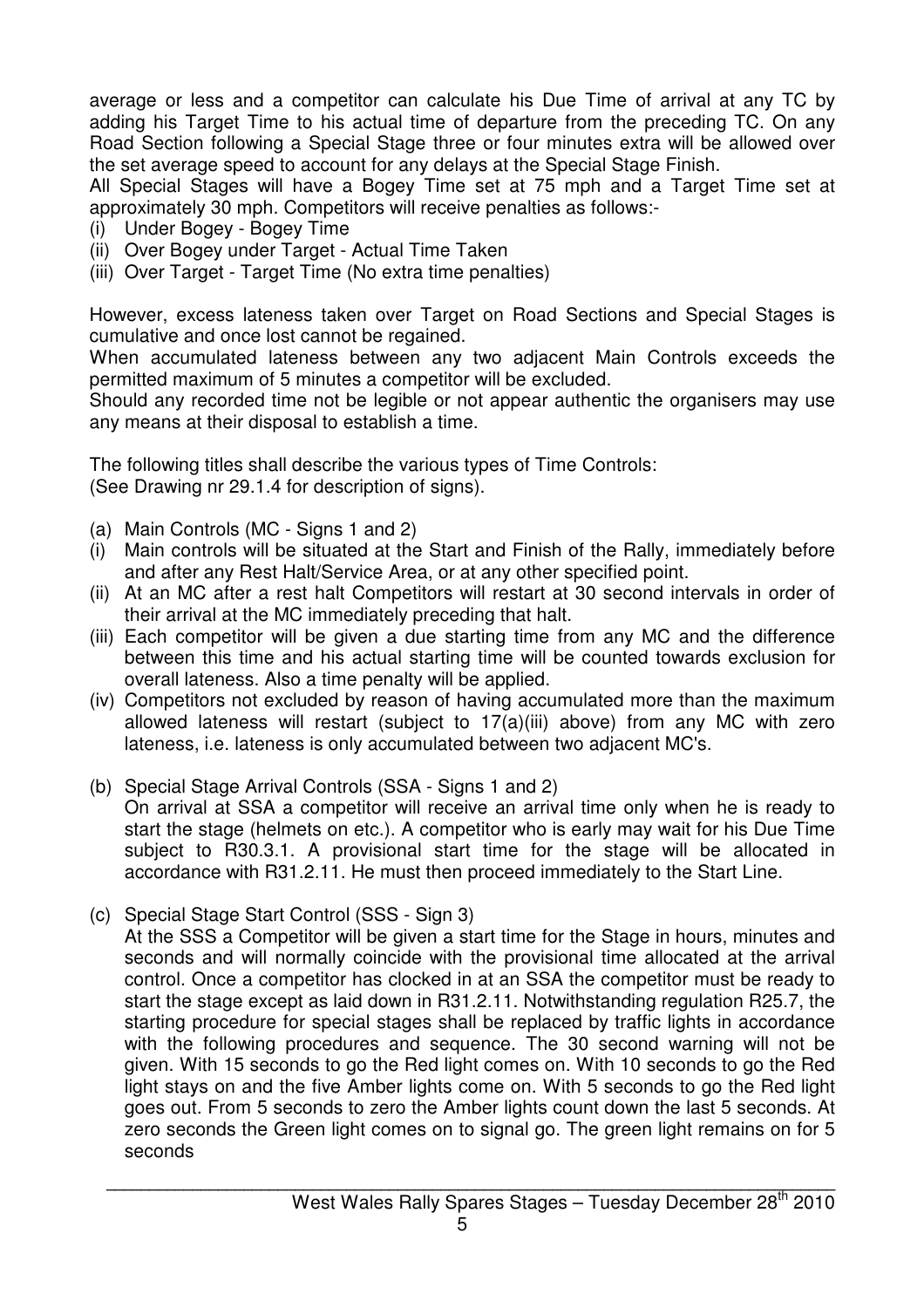As each section is timed separately the time taken from SSA to SSS is Dead Time and delays are automatically allowed for. The control area between Sign 1 at the SSA and Sign 3 at the SSS will be parc ferme

(d) Special Stage Finish Control (SSF - Signs 4, 5 and 7)

 At the SSF a competitor will receive his finish time in hours, minutes and seconds. This time in hours and minutes will be his start time for the following Road Section. Any competitor who fails to stop at the STOP Line must not, under pain of exclusion, reverse to the stop line, but must return on foot.

(e) Passage Control (PC)

 At certain points indicated in the Road Book the organisers may establish PCs in order to collect Time Cards from competitors or for other purposes. There will be no official times recorded at these controls, but a competitor failing to provide the necessary documents at any PC will be deemed not to have visited that control.

It is a competitor's responsibility to ensure that his times are correctly recorded and handed in when and where instructed. Once a time has been accepted by a Competitor NO FURTHER CLAIMS WILL BE ENTERTAINED. Any adjustment caused by a Timekeeper's error MUST be made at the Control in question.

Caution boards may be used to give advanced warning of hazards and will be sited in accordance with R29.2.2.

## **17. PENALTIES**

Competitors will start with zero marks. Classification for the order of merit will be by reference to total marks lost, the winner being the competitor with the least total penalty.

Penalties will be as Chart R32.2 except:

1) Not complying with a requirement of the Road Book or these SR's for which no other penalty is specified - 5 minutes

The following offences will carry a penalty of Exclusion from results:

- 2) Not reporting at or not providing proof of visiting a control or check
- 3) Servicing contrary to SR15
- 4) Contravention of R5.4, R25.3, R25.5 or R25.6.
- 5) Accumulated lateness (in excess of target time) between any two adjacent Main Controls of more than 5 minutes

To be classified as a finisher a car with its crew must complete the course without incurring the penalty of exclusion and hand in a completed damage declaration form with the final time card.

#### **18 G.R. MODIFICATION**

R5.4.3 - Either crew member may drive during the competition subject to both crew members holding licences to permit that person to drive. Co-drivers intending to drive on special stages shall advise the entry secretary at Signing-on.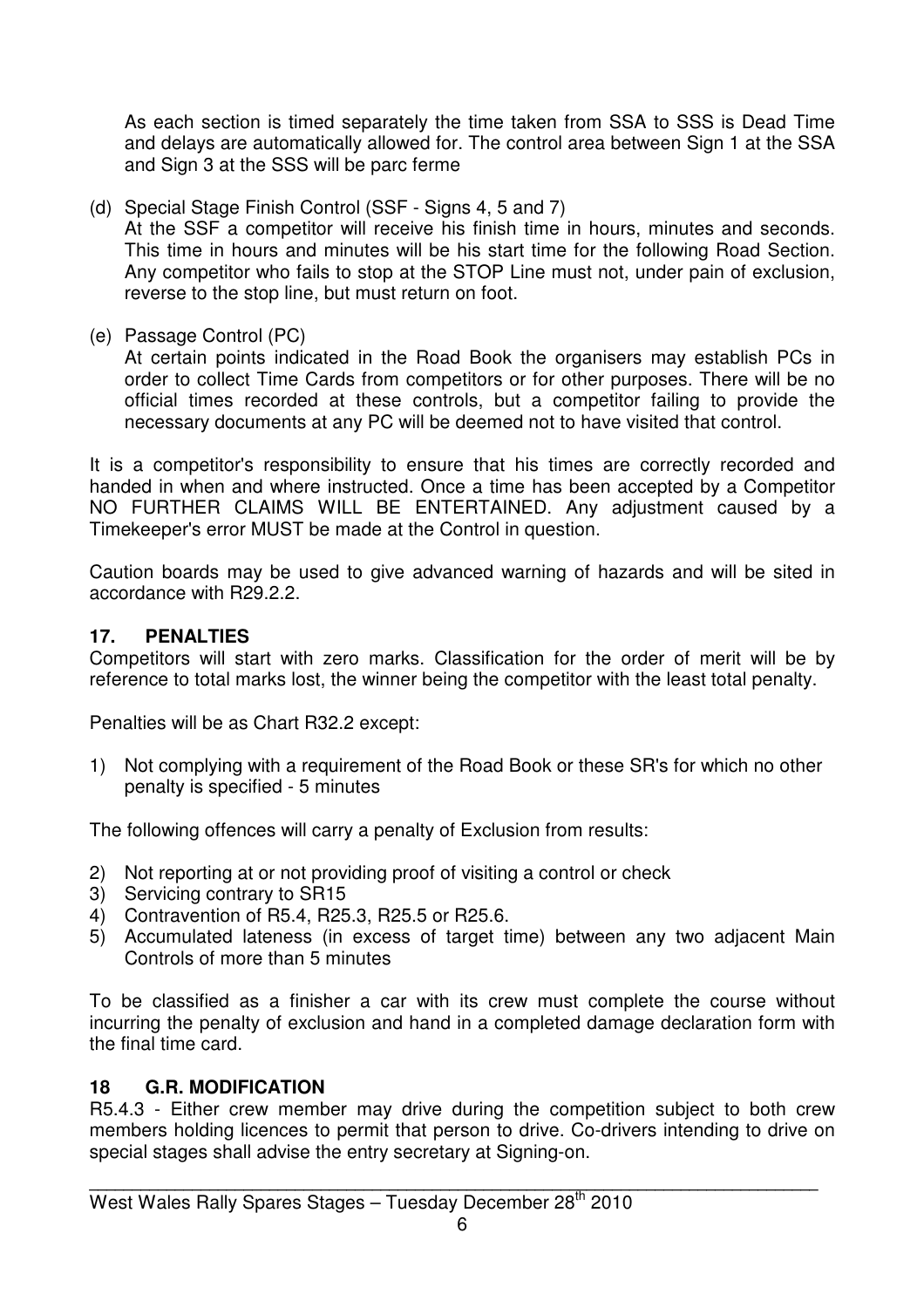R31.2.5 - Reduced to 5 minutes.

R30.1 - Controls will close 5 minutes after due time of arrival of last car

## **19. DAMAGE DECLARATION**

Competitors will be required to complete and sign a report declaring that they have not been involved in any incident resulting in damage to private property or injury to persons or animals or alternatively giving details of any such incident where damage or injury has occurred (R40.1.3). Any information given will not incur a penalty but failure to hand in a duly completed form will be penalised by exclusion (Chart R32.2p).

Competitors who do not report at the finish are required to forward the report to the Secretary within 72 hours of the event, unless they have been involved in an incident in which case details must be given to the organisers the same day. Competitors who fail to reply will be penalised by a fine of £100.00 R40.1.4.

## **20. JUDGES OF FACT AND DRIVING STANDARDS OBSERVERS**

Judges of Fact and Driving Standards Observers may be appointed by the organisers and will be on duty to observe and report upon any competitor considered to be in contravention of the regulations for the event in accordance with G10, G11, R24.7.1 to R24.7.10 & R24.8.1 to R24.8.3. Details of Judges of Fact and Driving Standards Observers will be displayed at signing-on.

## **21. DRIVING ON THE RACE CIRCUIT WITH DEFLATED TYRES ETC**

Under the conditions our contract of hire for the venue with B.A.R.C. Pembrey Ltd no competitor with a deflated tyre or mechanical problems likely to cause damage to the race circuit is to enter any part of the circuit forming part of a Special Stage. Any competitor who breaches this condition may be reported to the Stewards of the Meeting who may impose a penalty of exclusion from the event.

## **22. RED FLAG PROCEDURE**

The Red Flag procedure as R24.4.5 and R24.5.6 will apply on all stages. All competition will cease on appearance of red flags and competitors should stop at the side of the road or track. They must not proceed until advised to do so by an official of the event.

## **23. PROCEDURE ON ENCOUNTERING A MAJOR ACCIDENT**

Competitors are reminded of regulation R25.4 to R25.4.9:

"R25.4 – Competitors must carry an A4-size white board with a red SOS on one side and black OK on the other (letters to be a minimum of 12cm high with a minimum stroke width of 1.5cm), with means to secure them on display for oncoming Competitors.

R25.4.1 – In the case of an accident where urgent medical attention is required, the red SOS sign should be displayed as quickly as possible to alert following cars and aid any helicopter attempting to assist.

R25.4.2 – Any crew that sees a red SOS sign displayed on a car, or sees a major accident where both crew members are inside the car but not displaying the SOS sign, must immediately and without exception stop to give assistance.

R25.4.3 – All following cars must also stop and the second car arriving at the scene must inform the next radio point.

R25.4.4 – Subsequent cars must leave a clear route for emergency vehicles.

R25.4.5 – The Clerk of the Course may award a discretionary time to any Competitor delayed in such circumstances.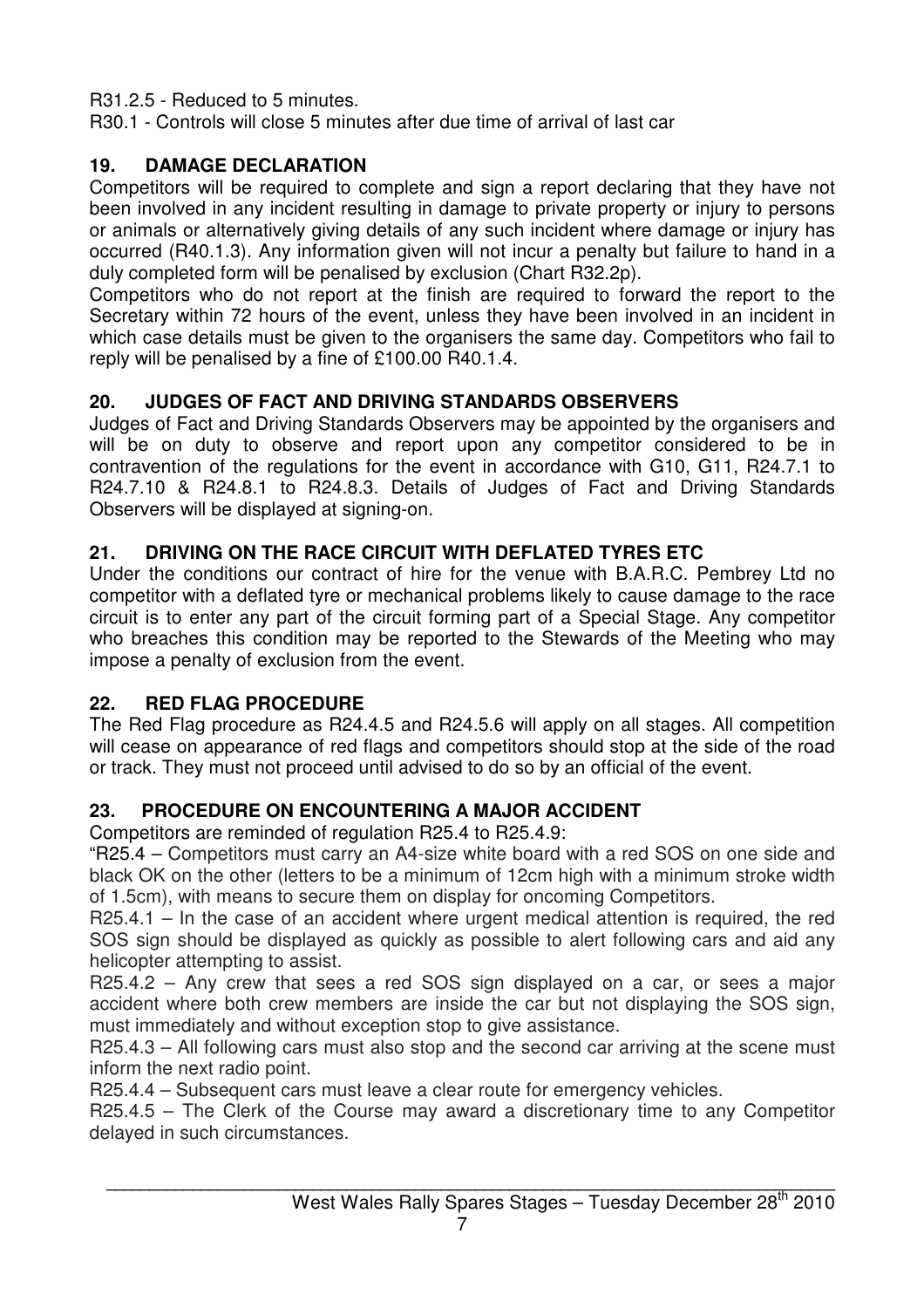R25.4.6 – Any crew which is able to but fails to comply with the rule will be reported to the Clerk of the Course who may impose penalties.

R25.4.7 – In the case of an accident where medical intervention is not required, the OK sign must be clearly shown to following vehicles, and to any helicopter attempting to assist. If the crew leave the vehicle, the OK sign must be left clearly visible to other Competitors.

R25.4.8 – Any crew failing to comply will be subject to a penalty at the Clerk of the Course's discretion.

R25.4.9 – Competitors who misuse the SOS or OK signs will be penalised and may be reported to the MSA for further action."

#### **24. REFUELLING**

All competitors shall familiarise themselves with the recommendations published by the MSA with regard to the refuelling of competing vehicles on the event. A refuelling zone has been set up within the service area for this purpose and it is recommended that competitors make use of this facility.

#### **25. TRADE VEHICLES**

Will only be allowed into the Service Area if prior arrangements have been made with BARC (Pembrey) Ltd - Tel:01554 891042) and confirmed to the Secretary of the Meeting.

#### **ACKNOWLEDGEMENTS**

Gareth Lloyd – West Wales Rally Spares RAC Club Motor Sports Association Ltd. BARC (Pembrey) Ltd Gary Jones & John Kendrick Photography Local Motor Clubs All Marshals All Competitors and Supporters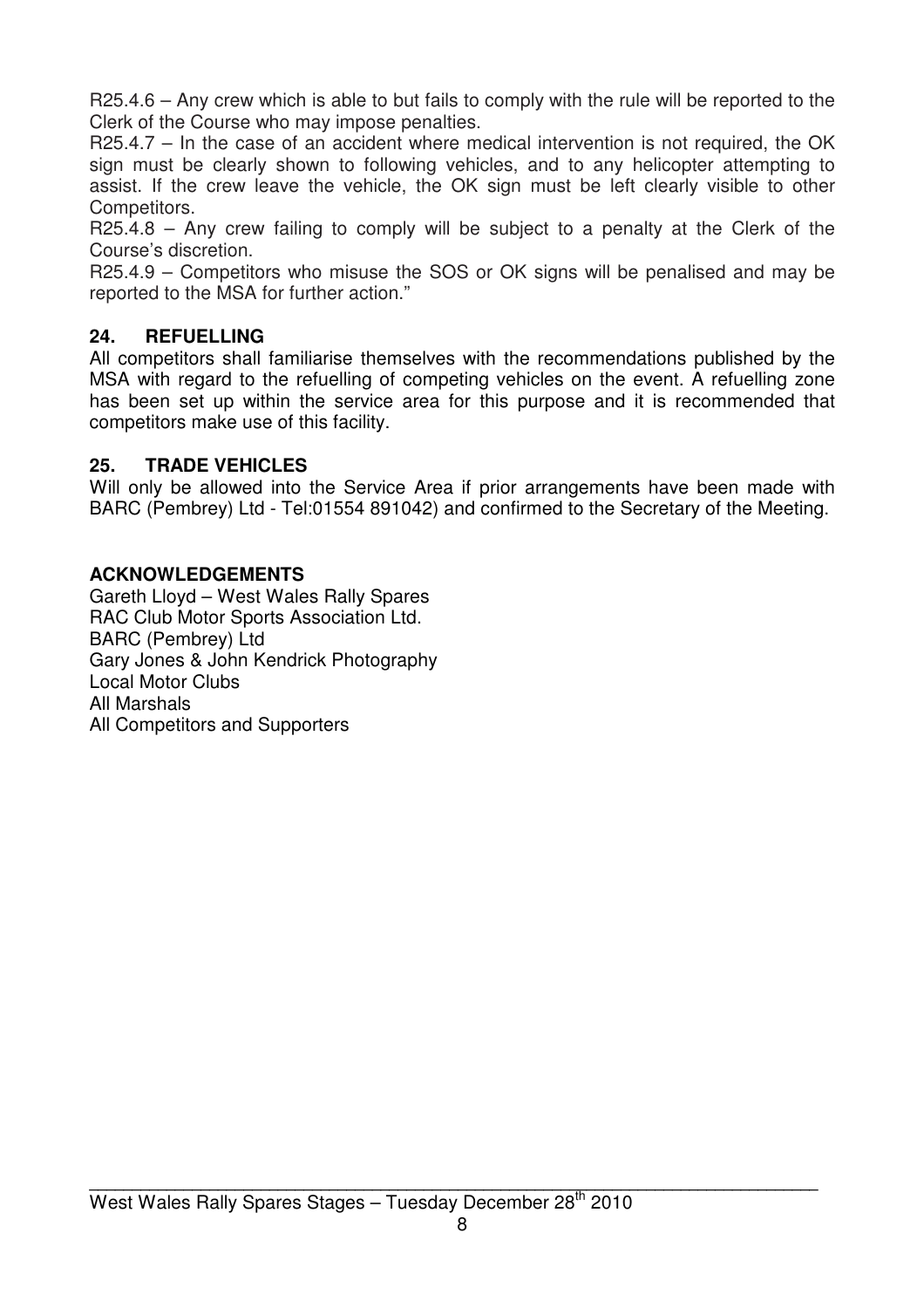| Ref. Nr.                                                | Date received                                                      | Acceptance/<br>refusal sent                | <b>Payment details</b>                   | Comp.<br><b>Number</b> |  |  |
|---------------------------------------------------------|--------------------------------------------------------------------|--------------------------------------------|------------------------------------------|------------------------|--|--|
|                                                         |                                                                    |                                            |                                          |                        |  |  |
| <b>ENTRANT/SPONSOR</b>                                  |                                                                    |                                            | Licence Nr ____________                  |                        |  |  |
|                                                         |                                                                    |                                            |                                          |                        |  |  |
| <b>DRIVER</b>                                           |                                                                    |                                            |                                          |                        |  |  |
|                                                         |                                                                    |                                            |                                          |                        |  |  |
|                                                         |                                                                    |                                            | Post Code _______________                |                        |  |  |
|                                                         |                                                                    |                                            |                                          |                        |  |  |
|                                                         |                                                                    |                                            |                                          |                        |  |  |
| <b>NEXT OF KIN:</b><br>Relationship ___________________ |                                                                    |                                            |                                          |                        |  |  |
|                                                         |                                                                    |                                            | Tel Nr: ____________________             |                        |  |  |
| <b>CO-DRIVER</b>                                        |                                                                    |                                            |                                          |                        |  |  |
|                                                         |                                                                    |                                            |                                          |                        |  |  |
|                                                         |                                                                    |                                            | Post Code                                |                        |  |  |
|                                                         |                                                                    |                                            | Comp Licence Nr __________               |                        |  |  |
|                                                         |                                                                    |                                            |                                          |                        |  |  |
| <b>NEXT OF KIN:</b>                                     |                                                                    |                                            | Relationship __________________          |                        |  |  |
|                                                         | Tel Nr: ___________________                                        |                                            |                                          |                        |  |  |
|                                                         | <b>VEHICLE AND CLASS</b>                                           |                                            |                                          |                        |  |  |
|                                                         | Engine Capacity: _______________                                   |                                            |                                          |                        |  |  |
|                                                         | Forced Induction: YES/NO                                           | Number of valves per cylinder: ___________ |                                          |                        |  |  |
|                                                         | 4 wheel Drive: YES/NO<br>Number of camshafts (per bank): _________ |                                            |                                          |                        |  |  |
| Vehicle reg nr: _________________                       |                                                                    |                                            | Class entered (See SR7): _______________ |                        |  |  |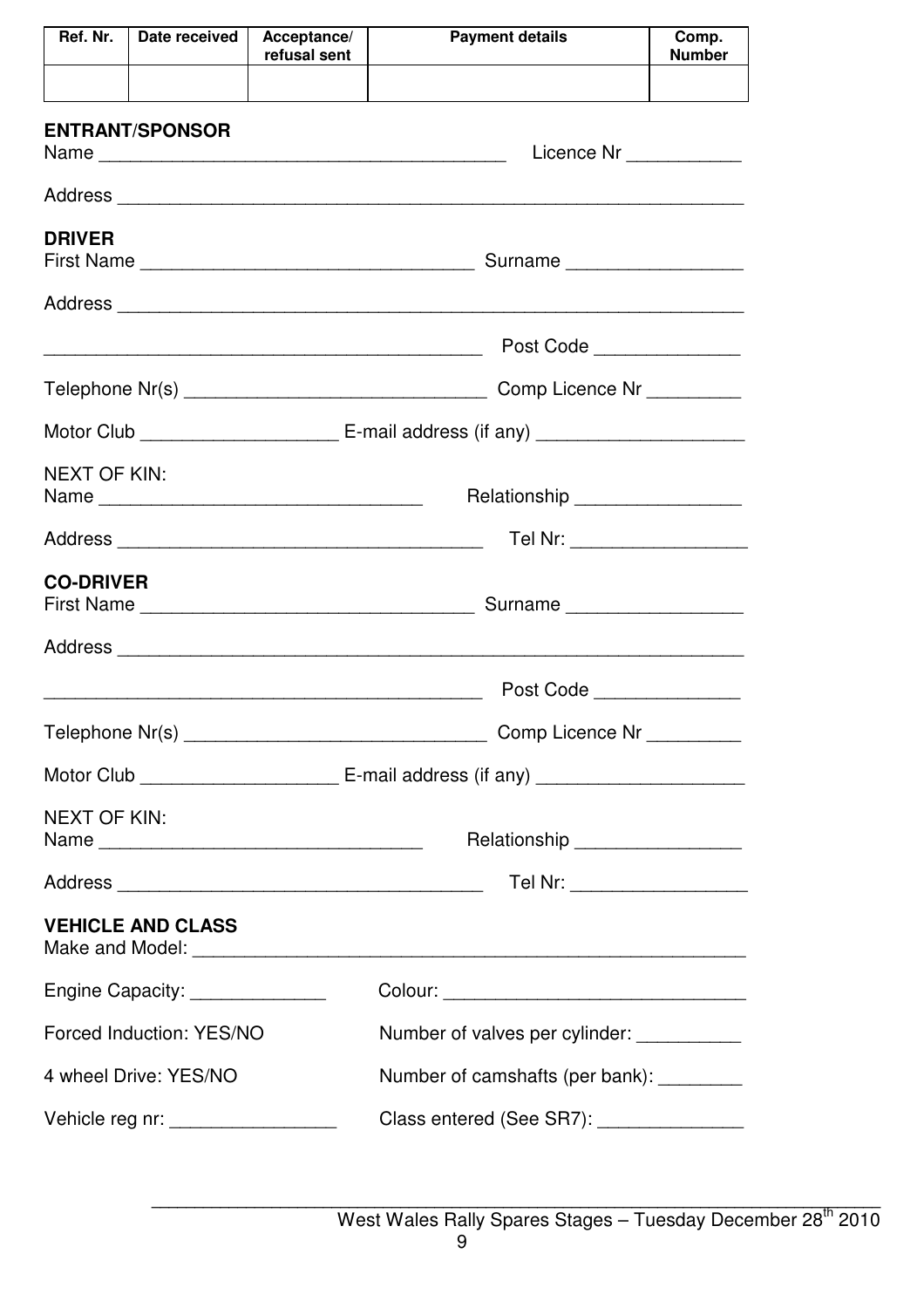#### **ADDITIONAL INFORMATION**

Ladies/mixed crew YES/NO

#### **FEES**

| Entry fee                                                                      |                | 190.00 |
|--------------------------------------------------------------------------------|----------------|--------|
| C.M.C. Membership - Driver to 31st Dec 2011                                    |                | 5.00   |
| C.M.C. Membership - Co-driver to 31st Dec 2011<br>(Please tick which paid for) |                | 5.00   |
|                                                                                | <b>TOTAL £</b> |        |
|                                                                                |                |        |

Please enclose cheque(s)/postal order(s) totalling the above amount, made payable to CARMARTHEN MOTOR CLUB LTD. Post dated cheques will not be accepted.

#### **SEEDING INFORMATION**

Please enter below details of driver's best performances in Stage Rallies (As a first named driver). If no appropriate results, please include any relevant experience.

| <b>EVENT</b> | <b>STATUS &amp;</b> | <b>YEAR</b> | <b>START</b> | <b>POSITION</b> |              |
|--------------|---------------------|-------------|--------------|-----------------|--------------|
|              | <b>CHAMPIONSHIP</b> |             | NR.          | OVERALL         | <b>CLASS</b> |
|              |                     |             |              |                 |              |
|              |                     |             |              |                 |              |
|              |                     |             |              |                 |              |
|              |                     |             |              |                 |              |
|              |                     |             |              |                 |              |
|              |                     |             |              |                 |              |
|              |                     |             |              |                 |              |
|              |                     |             |              |                 |              |

N.B. Any entrant falsely declaring or withholding information may forfeit their entry fee and have their entry refused.

## **THE ENTRY FOR MUST BE COMPLETED IN EVERY RESPECT - INCLUDING SIGNING THE INDEMNIFICATIONS** and sent to the Entries Secretary:

## **Ryland James, Cartref, Bethlehem Road, Pwll Trap,**

## **St Clears, Carmarthen, SA33 4AN.**

Tel & Fax: 01994 230966 (1900 - 2100 hours only please) E-mail: rylandjms@aol.com

#### **Please enclose 3 completed labels to be used on correspondence.**